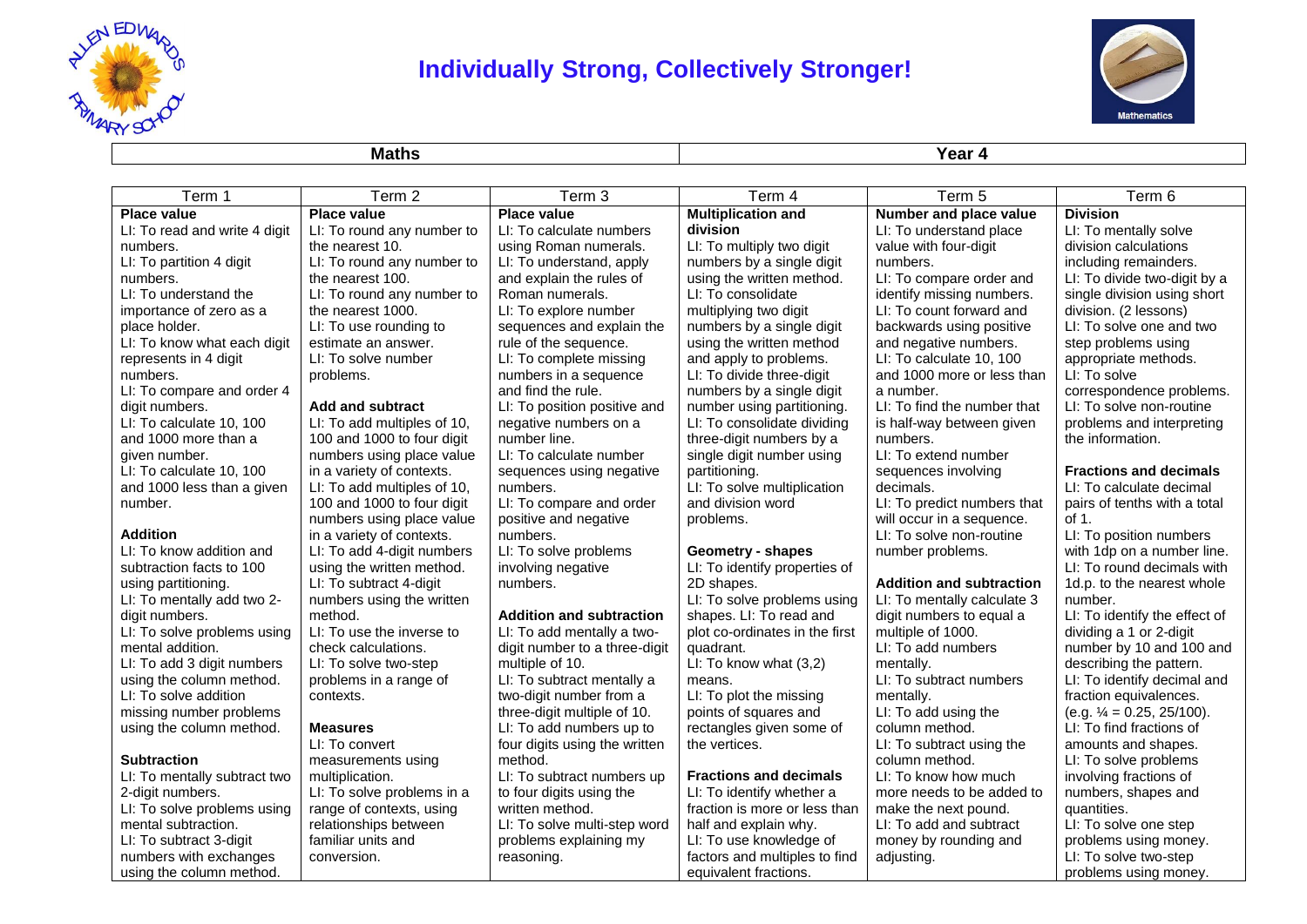

### **Individually Strong, Collectively Stronger!**



LI: To solve subtraction missing number problems using the column method. LI: To investigate addition and subtraction.

#### **Multiplication and division**

LI: To use arrays to reinforce connection between multiplication and division. LI: To double numbers to link 3, 6 and 12 times tables. LI: To multiply 3-digit numbers by 10 and 100 with whole answers. LI: To explain the method of multiplying by 10 and 100. LI: To divide 3-digit numbers by 10 and 100 with whole answers LI: To explain the method of dividing by 10 and 100. LI: To investigate whether dividing by 10 and 10 again is the same as dividing by 100. LI: To solve scaling

problems by multiplying and dividing by 10 and 100. LI: To multiply 2 and 3 digit numbers by a single digit using the expanded method. LI: To multiply 2 and 3 digit

numbers by a single digit using the expanded method. LI: To divide 2 and 3 digit

numbers by a single digit using partitioning and known facts.

LI: To estimate the capacity of containers using known knowledge. LI: To read a range of partly numbered scales to measure capacity. LI: To solve problems involving comparing and calculating capacity. LI: To estimate and measure the mass of objects. LI: To read a range of partly numbered scales to measure mass. LI: To solve problems involving comparing and calculating mass. LI: To solve one step money problems. LI: To compare and order time durations. LI: To estimate and read time with increasing accuracy to the nearest minute on analogue and digital clocks. LI: To write the time to the nearest minute. LI: To solve problems including finding a time difference, start and end times. **Geometry** LI: To know that quadrilaterals are four sided polygons. LI: To recognise and

describe quadrilaterals. LI: To identify the angle and side properties of different triangles. LI: To sort polygons based on their properties, justify

LI: To estimate an answer to a calculation using rounding. LI: To subtract amounts of money in a real-life context. LI: To use inverse operations to check answers to calculations. LI: To solve a range of missing number problems.

#### **Multiplication and division**

LI: To use doubling to connect the 3, 6 and 12 times tables. LI: To calculate multiples of numbers and understand the term product. LI: To calculate factor pairs of numbers. LI: To multiply and divide multiples of 10 using place value. LI: To commutatively multiply and mentally using multiples of 10. LI: To investigate whether dividing by 10 and 10 again has the same effect as dividing by 100. LI: To solve problems involving scaling by multiplying and dividing by 10 and 100. LI: To multiply two and three digit numbers by a single digit number mentally. LI: To estimate an answer by rounding. LI: To multiply two-digit numbers by a single digit using the written method.

LI: To compare and order simple fractions using knowledge of equivalences. LI: To identify and write the decimal equivalences to tenths and hundredths. LI: To know what each digit represents in decimal numbers (to 2d. p). LI: To compare and order amounts with the same amount of digits up to 2d.p. LI: To solve decimal problems involving money and measure.

#### **Measures – time**

LI: To convert 12-hour to 24- hour times. LI: To recognise the difference between am times from midnight to before noon and pm times from noon to before midnight. LI: To solve time problems involving the 24-hour clock. **Measures** LI: To measure and draw lines with increasing accuracy to the nearest ½ cm. LI: To calculate the perimeter of rectilinear shapes (regular and compound) by measuring the length of the sides. LI: To calculate the perimeter of rectilinear shapes (regular and compound) from given measurements. LI: To investigate what lengths of the sides a rectangle could be when given a perimeter.

LI: To find totals using mental and written methods. (In the context of money). LI: To estimate and solve money problems. LI: To solve two-step money problems. **Multiplication**

LI: To mentally multiply three digit numbers. (Using commutativity). LI: To solve problems mentally using known factor pairs. LI: To multiply two-digit and 3 digit numbers by a single digit. (Using the written method). LI: To estimate an answer using knowledge of rounding and inverse. LI: To solve problems using inverses and number properties.

### **Measures**

LI: To calculate the perimeter of rectilinear shapes with given measurements. LI: To find the area of rectilinear shapes by counting the squares. LI: To find the area of shapes including half squares. LI: To find the area of shapes using multiplication facts. LI: To investigate different shapes that can be made with a given area. LI: To measure and record lengths using decimal notation. LI: To order and compare lengths using decimals. **Time** LI: To know key facts about time. LI: To read and write the time consistently correct. LI: To use a number line to solve time differences. LI: To use a calendar to work out time intervals and day of the week for a given

### date.

LI: To solve problems converting larger to smaller units of time. (e.g. have you lived for more or less than 500 weeks?)

### **Geometry**

LI: To complete a simple symmetrical shape or pattern.